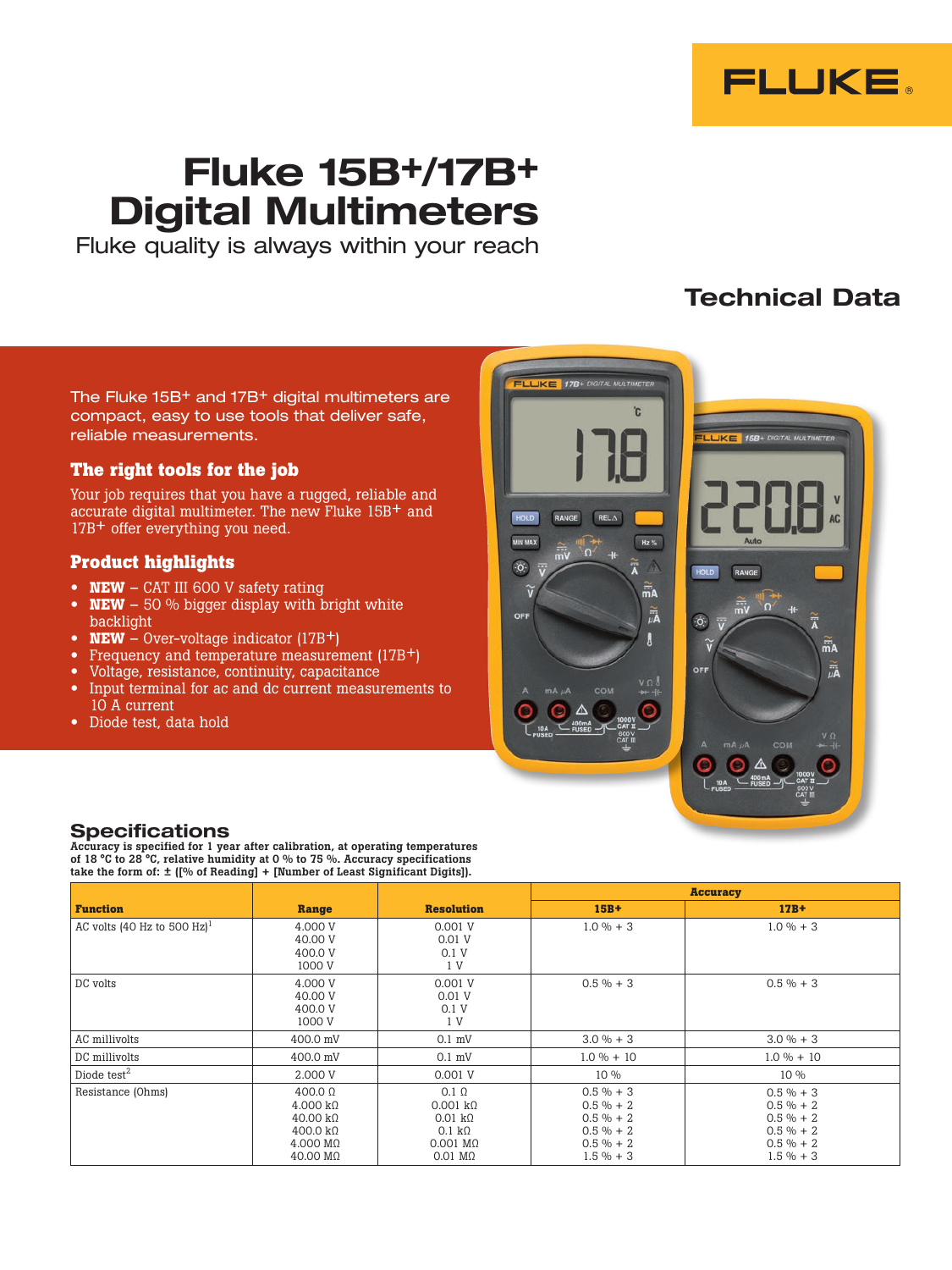

**FLUKE** 

<sup>1</sup>All ac, Hz, and duty cycle are specified from 1 % to 100 % of range. Inputs below 1 % of range are not specified.

 $^{2}$ Typically, open circuit test voltage is 2.0 V and short circuit current is <0.6 mA.

3Specifications do not include errors due to test lead capacitance and capacitance floor (may be up to 1.5 nF in the 40 nF range).

 $^4$ Typical means when the frequency is at 50 Hz or 60 Hz and the duty cycle is between 10 % and 90 %.

| <b>Function</b> | <b>Overload Protection</b> | <b>Input Impedance (Nominal)</b> | <b>Common Mode Rejection Ratio</b> | <b>Normal Mode Rejection Ratio</b> |
|-----------------|----------------------------|----------------------------------|------------------------------------|------------------------------------|
| AC volts        | 1000 V <sup>1</sup>        | $>10 \text{ M}\Omega$ , <100 pF  | >60 dB at dc, 50 Hz or 60 Hz       | -                                  |
| AC millivolts   | 400 mV                     | $>1$ M $\Omega$ , <100 pF        | >80 dB at 50 Hz or 60 Hz           | $\overline{\phantom{0}}$           |
| DC volts        | 1000 V <sup>1</sup>        | $>10 \text{ M}\Omega$ , <100 pF  | $>100$ dB at dc, 50 Hz or 60 Hz    | >60 dB at 50 Hz or 60 Hz           |
| DC millivolts   | 400 mV                     | $>1$ M $\Omega$ , <100 pF        | >80 dB at 50 Hz or 60 Hz           | -                                  |

 $10^6$  V Hz max.

## General specifications

| Maximum voltage between any terminal and earth ground | 1000 V                                                                                                                    |  |
|-------------------------------------------------------|---------------------------------------------------------------------------------------------------------------------------|--|
| Display (LCD)                                         | 4000 counts, updates 3/sec                                                                                                |  |
| <b>Battery type</b>                                   | 2 AA, NEDA 15 A, IEC LR6                                                                                                  |  |
| <b>Battery life</b>                                   | 500 hours minimum (50 hours in LED Test mode without load. The hours with load depends<br>on the type of LED under test.) |  |
| Temperature                                           | Operating: 0 °C to 40 °C; Storage: $-30$ °C to 60 °C                                                                      |  |
| <b>Relative humidity</b>                              | Operating humidity: $\leq 90$ % RH at 10 °C to 30 °C; $\leq 75$ % RH at 30 °C to 40 °C;<br>non-condensing $(<10 °C)$      |  |
| Operating humidity, 40 $\text{M}\Omega$ range         | $\leq$ 80 % RH at 10 °C to 30 °C; $\leq$ 70 % RH at 30 °C to 40 °C                                                        |  |
| Altitude                                              | Operating: 2000 m; Storage: 12,000 m                                                                                      |  |
| <b>Temperature coefficient</b>                        | 0.1 X (specified accuracy) / $^{\circ}$ C (<18 $^{\circ}$ C or >28 $^{\circ}$ C)                                          |  |
| Fuse protection for current inputs                    | 440 mA, 1000 V fast fuse, Fluke specified part only, 11 A, 1000 V fast fuse, Fluke specified<br>part only                 |  |
| Size (HxWxL)                                          | 183 mm x 91 mm x 49.5 mm                                                                                                  |  |
| Weight                                                | 455 g                                                                                                                     |  |
| IP rating                                             | IP40                                                                                                                      |  |
| Safety                                                | IEC 61010-1, IEC61010-2-030 CAT III 600 V, CAT II 1000 V, Pollution Degree 2                                              |  |
| Electromagnetic environment                           | IEC 61326-1: Portable                                                                                                     |  |
| Electromagnetic compatibility                         | Applies to use in Korea only                                                                                              |  |

Class A Equipment (Industrial Broadcasting & Communication Equipment)<sup>1</sup><br><sup>1</sup>This product meets requirements for industrial (Class A) electromagnetic wave equipment and seller or user should take notice of it. This equipmen for use in business environments and is not to be used in homes.